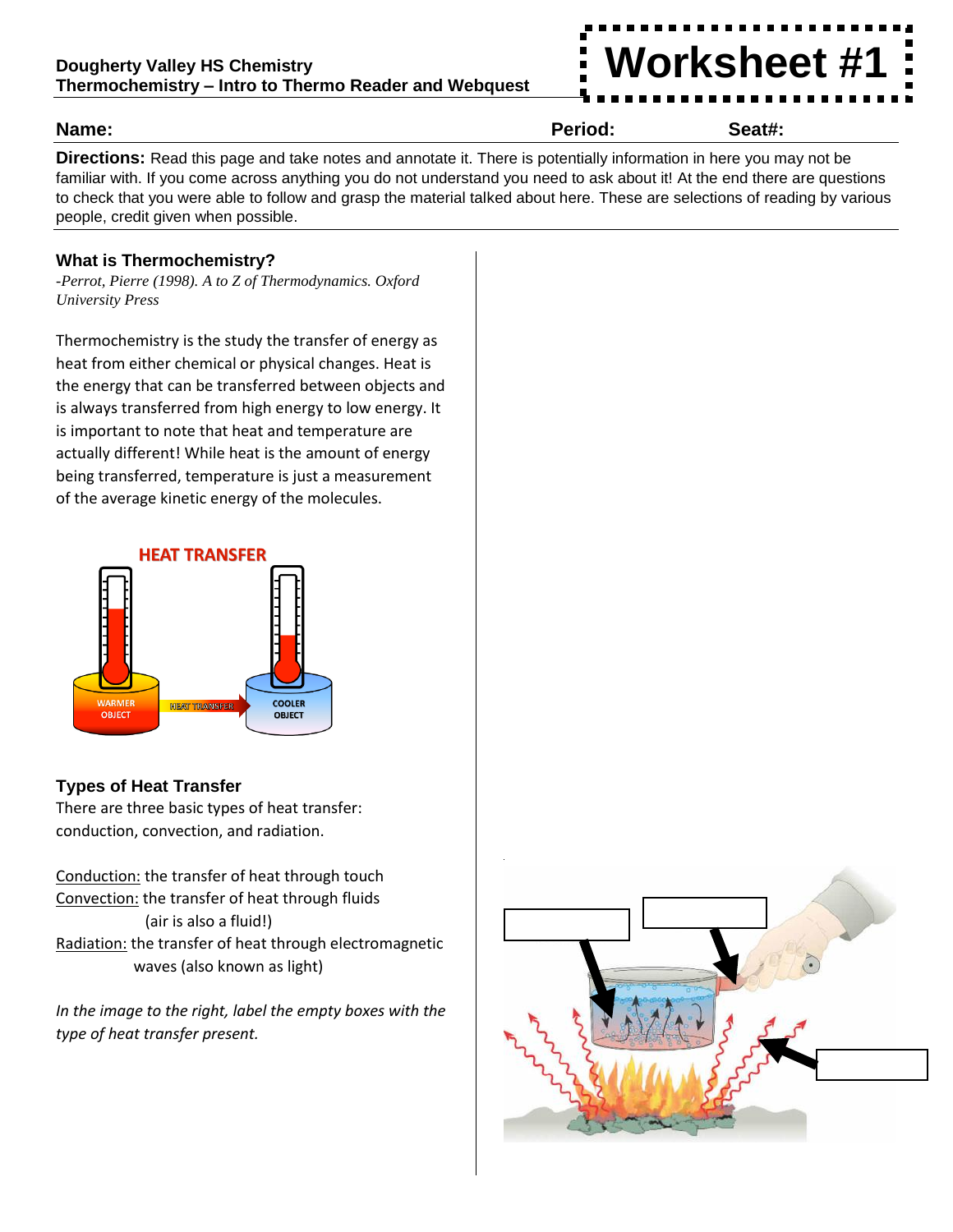### **1 st Law of Thermodynamics**

The 1<sup>st</sup> Law of Thermodynamics states that energy is neither created, nor destroyed, similar to the Law of Conservation of energy. The total change of energy in a system must equal the work done by a system plus the heat that is gained or lost by the system. We will be focusing exclusively on the heat that is gained or lost. We will not worry about the work portion. This heat is given the variable  $(q)$  of  $(Q)$ .

### **Enthalpy (∆H)**

Enthalpy is the total energy of the system when taking into account heat, pressure and volume variables. However, for this class we will assume all our problems occur at constant pressure. When we make this assumption we can say that the enthalpy is equal to just the heat energy (Q)



Exothermic Reaction - When the change in enthalpy is negative, it means that heat is being released*.* In the graph to the right you will notice in the exothermic graph that the reactants have higher energy than the products

Endothermic - When the change in enthalpy is positive, it means that heat is being gained by the system. Notice that in the endothermic graph, the products now have higher energy than the reactants. As the temperature of a system increases, so does the enthalpy of the system.

# **Specific Heat (C)**

All types of matter have a property known as specific heat capacity, or simply specific heat or even heat capacity.

Specific Heat - The amount energy needed to raise the temperature of one gram of a substance one degree Celsius. The units for specific heat are:



J is the variable for Joules, which is the SI unit of heat, as well as other forms of energy. We can use the specific heat capacity of substances to calculate how much energy would be transferred for every degree Celsius the temperature changes, for a given mass of a substance.



Identify what each variable stands for in the equation to the right and provide the units that would be used for that variable:

$$
q = 0
$$
  

$$
m = 0
$$
  

$$
C = 0
$$
  

$$
\Delta T = 0
$$

$$
q = m * C * \Delta T
$$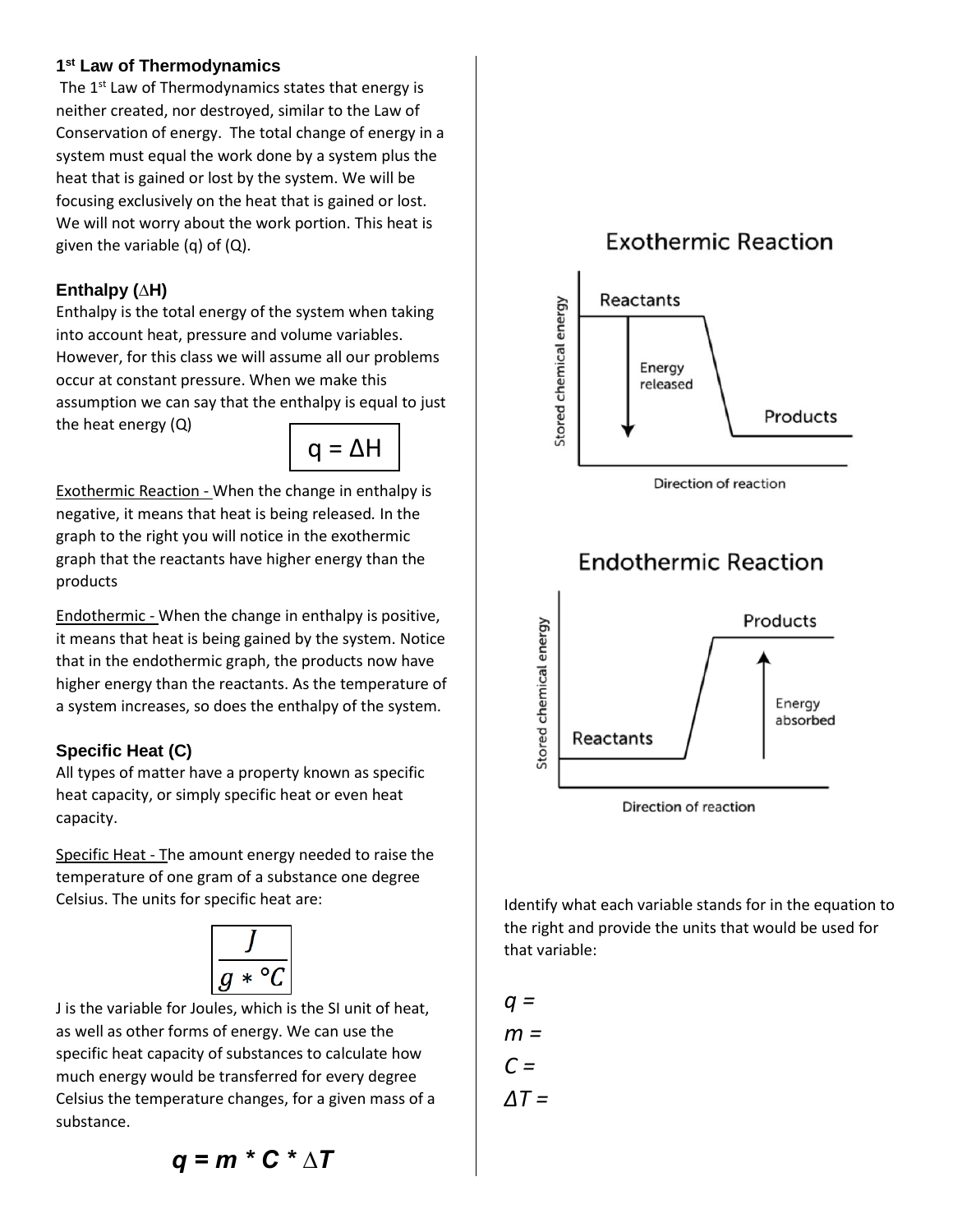| <b>Thermochemistry Webquest</b> |                                                                                                                           |  |  |      |                                                                             |                      |  |  |  |
|---------------------------------|---------------------------------------------------------------------------------------------------------------------------|--|--|------|-----------------------------------------------------------------------------|----------------------|--|--|--|
|                                 | Click on the first letter of the word you are looking for the definition of: https://goo.gl/o93Uk7<br>Part 1 - Vocabulary |  |  |      |                                                                             |                      |  |  |  |
| $\mathbf{1}$                    | <b>Kinetic Energy</b>                                                                                                     |  |  |      |                                                                             |                      |  |  |  |
| 2                               | <b>Potential Energy</b>                                                                                                   |  |  |      |                                                                             |                      |  |  |  |
| 3                               | Endothermic                                                                                                               |  |  |      |                                                                             |                      |  |  |  |
| 4                               | Exothermic                                                                                                                |  |  |      |                                                                             |                      |  |  |  |
| 5                               | <b>Activation Energy</b>                                                                                                  |  |  |      |                                                                             |                      |  |  |  |
| 6                               | <b>Heat of Reaction</b>                                                                                                   |  |  |      |                                                                             |                      |  |  |  |
| $\overline{\mathbf{z}}$         | Enthalpy                                                                                                                  |  |  |      |                                                                             |                      |  |  |  |
| 8                               | Entropy                                                                                                                   |  |  |      |                                                                             |                      |  |  |  |
| 9                               | Specific Heat                                                                                                             |  |  |      |                                                                             |                      |  |  |  |
|                                 | Part 2 - Watch a Video<br>Watch the Video at the link below. Then answer the questions. http://goo.gl/LHZTPO              |  |  |      |                                                                             |                      |  |  |  |
| $\mathbf{1}$                    | What does it mean to have<br>thermoenergy                                                                                 |  |  |      |                                                                             |                      |  |  |  |
| $\overline{2}$                  | What temperature would<br>something need to be, in order<br>to not have thermoenergy.                                     |  |  |      |                                                                             |                      |  |  |  |
| 3                               | What is the difference between<br>potential and kinetic energy?                                                           |  |  |      |                                                                             |                      |  |  |  |
| 4                               | What is thermodynamics?                                                                                                   |  |  |      |                                                                             |                      |  |  |  |
| 5                               | What is the equation for<br>change of energy to a system?                                                                 |  |  |      |                                                                             |                      |  |  |  |
| 6                               | What is the difference between<br>an exothermic and<br>endothermic reaction?                                              |  |  |      |                                                                             |                      |  |  |  |
| $\overline{\mathbf{z}}$         | Do you think the $\Delta E$ for an<br>exothermic reaction would be<br>positive or negative?                               |  |  |      |                                                                             |                      |  |  |  |
|                                 | <b>Part 3 - Specific Heat</b>                                                                                             |  |  |      | Use the following link to answer the questions below: https://goo.gl/IEbRz2 |                      |  |  |  |
| $\mathbf{1}$                    | Write the formula that can be used to<br>calculate the heat energy being absorbed<br>or released in a system              |  |  |      |                                                                             |                      |  |  |  |
| $\overline{2}$                  | Describe each part of the equation: heat<br>gained or lost =<br>Mass x Change in Temperature<br>x Specific Heat           |  |  | Mass | Change in Temp                                                              | <b>Specific Heat</b> |  |  |  |
| $\overline{\mathbf{3}}$         | Using the Table link at the bottom of the equation box, what solid substance has the<br>highest specific heat?            |  |  |      |                                                                             |                      |  |  |  |